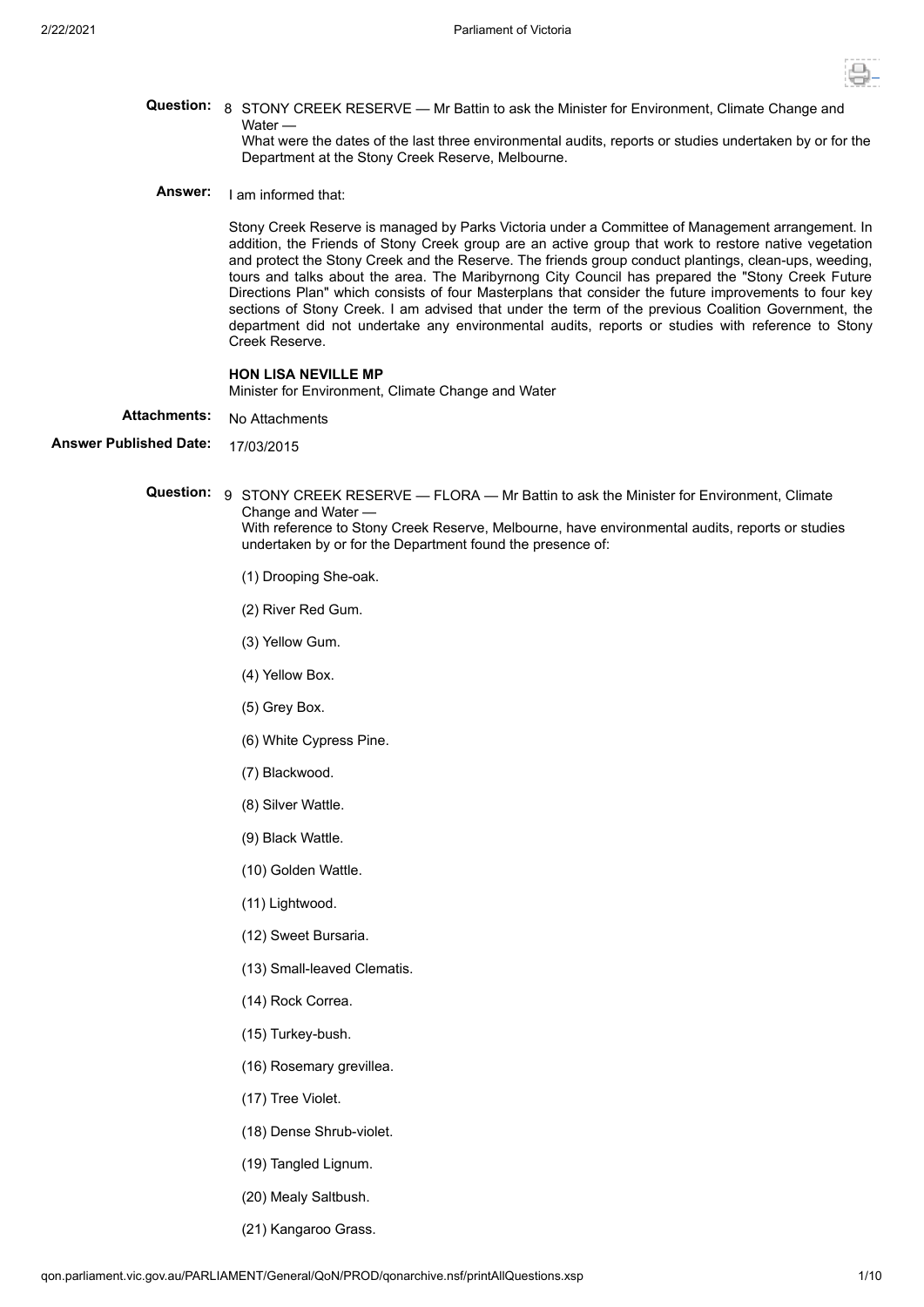- (22) Windmill Grass.
- (23) Black Brown Wallaby Grass.
- (24) Chocolate Lily.
- (25) Small Vanilla Lily.
- (26) Bulbine Lily.

### **Answer:**

I am informed that:

Stony Creek Reserve is managed by Parks Victoria under a Committee of Management arrangement. In addition, the Friends of Stony Creek group are an active group that work to restore native vegetation and protect the Stony Creek and the Reserve. The friends group conduct plantings, clean-ups, weeding, tours and talks about the area. The Maribyrnong City Council has prepared the "Stony Creek Future Directions Plan" which consists of four Masterplans that consider future improvements to four key sections of Stony Creek. I am advised that under the term of the previous Coalition Government, the department did not undertake any environmental audits, reports or studies with reference to Stony Creek Reserve.

### **HON LISA NEVILLE MP**

Minister for Environment, Climate Change and Water

- Attachments: No Attachments
- **Answer Published Date:** 17/03/2015
	- **Question:** 10 STONY CREEK RESERVE BIRDS Mr Battin to ask the Minister for Environment, Climate Change and Water — With reference to Stony Creek Reserve, Melbourne, have environmental audits, reports or studies undertaken by or for the Department found the presence of:
		- (1) Nankeen kestral.
		- (2) Hoary headed grebe.
		- (3) Barn owl.
		- (4) White plumed honeyeater.
		- (5) Pacific heron.
		- (6) White faced heron.
		- (7) Red wattlebird.
		- (8) Little wattlebird.
		- (9) Silvereye.
		- (10) Willie wagtail.
		- (11) Magpie lark.
		- (12) Silver gull.
		- (13) Sacred ibis.
		- (14) Black cormorant.
		- (15) Pied cormorant.
		- (16) Rainbow lorikeet.
		- (17) Raven.
		- (18) Blackbird.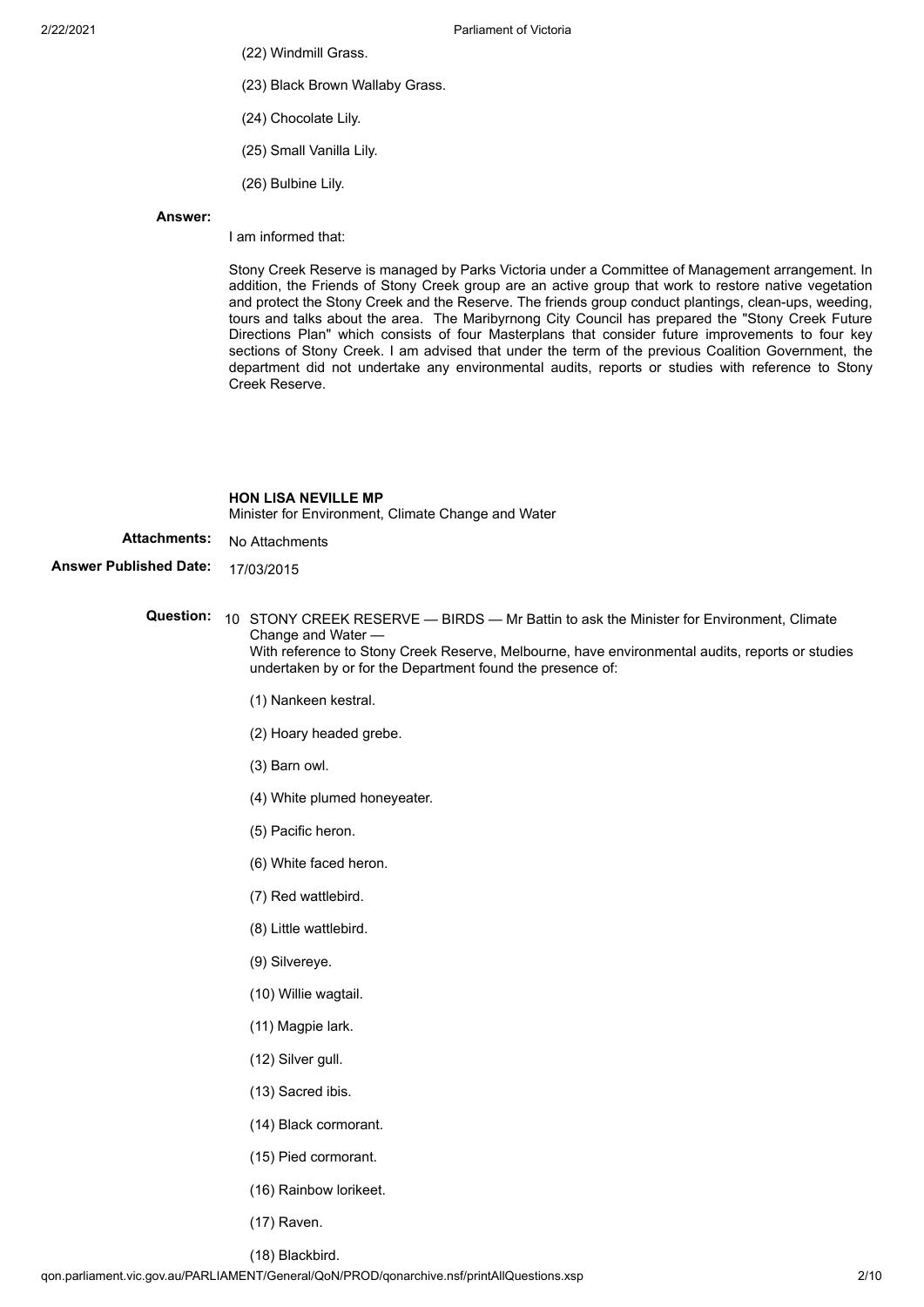- (19) Common mynah.
- (20) Starling.
- (21) Rock dove.
- (22) Spotted turtle dove.
- (23) Sparrow.
- (24) Song thrush.
- (25) Masked plover.
- (26) Welcome swallow.
- (27) Black duck.
- (28) Musk lorikeet.
- (29) Purple crown lorikeet.
- (30) Great egret.
- (31) Chestnut teal.
- (32) Brown falcon.
- (33) European gold finch.
- (34) Golden headed cysticola.
- (35) Superb fairy wren.

## **Answer:**

#### I am informed that:

Stony Creek Reserve is managed by Parks Victoria under a Committee of Management arrangement. In addition, the Friends of Stony Creek group are an active group that work to restore native vegetation and protect the Stony Creek and the Reserve. The friends group conduct plantings, clean-ups, weeding, tours and talks about the area. The Maribyrnong City Council has prepared the "Stony Creek Future Directions Plan" which consists of four Masterplans that consider the future improvements to four key sections of Stony Creek. I am advised that under the term of the previous Coalition Government, the department did not undertake any environmental audits, reports or studies with reference to Stony Creek Reserve.

## **HON LISA NEVILLE MP**

Minister for Environment, Climate Change and Water

Attachments: No Attachments

# **Answer Published Date:** 17/03/2015

**Question:** 11 STONY CREEK RESERVE — FLOWERS — Mr Battin to ask the Minister for Environment, Climate Change and Water — With reference to Stony Creek Reserve, Melbourne, have environmental audits, reports or studies undertaken by or for the Department found the presence of:

- (1) Lemon Beauty-heads.
- (2) Milky Beauty-heads.
- (3) Pink Bindweed.
- (4) Blue Devil.
- (5) Running Postman.
- (6) Yam Daisy.
- (7) Creeping Myoporum.
- (8) Golden Billy Buttons.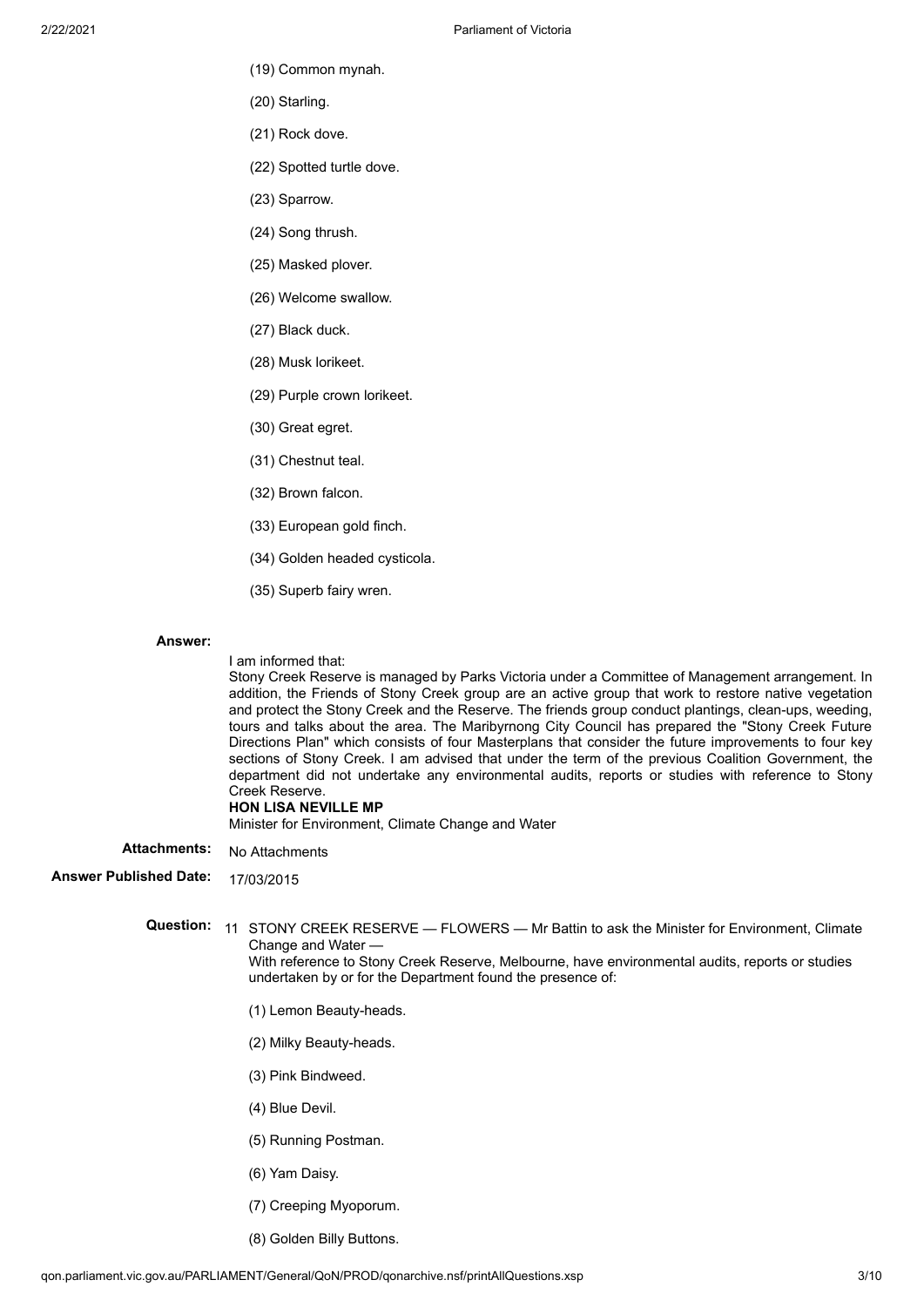- (9) Bidgee widgee.
- (10) Tall Sedge.
- (11) Plains Sedge.
- (12) Rush Sedge.
- (13) Black-anther Flax-lily.
- (14) Pale Flax-lily.
- (15) Kidney Weed.
- (16) Nodding Saltbush.
- (17) Ruby Saltbush.
- (18) Spiny-headed Mat-rush.
- (19) Knobby Club-rush.
- (20) Hollow Rush.
- (21) Yellow Rush.
- (22) River Mint.
- (23) Small-leaf Bramble.
- (24) Swampweed.
- (25) Slender Speedwell.

#### **Answer:**

I am informed that:

Stony Creek Reserve is managed by Parks Victoria under a Committee of Management arrangement. In addition, the Friends of Stony Creek group are an active group that work to restore native vegetation and protect the Stony Creek and the Reserve. The friends group conduct plantings, clean-ups, weeding, tours and talks about the area. The Maribyrnong City Council has prepared the "Stony Creek Future Directions Plan" which consists of four Masterplans that consider the future improvements to four key sections of Stony Creek. I am advised that under the term of the previous Coalition Government, the department did not undertake any environmental audits, reports or studies with reference to Stony Creek Reserve.

### **HON LISA NEVILLE MP**

Minister for Environment, Climate Change and Water

Attachments: No Attachments

**Answer Published Date:** 17/03/2015

**Question:** 12 EUROPEAN HARE AND EUROPEAN RABBITS ON DELWP LAND — Mr Battin to ask the Minister for Environment, Climate Change and Water — With reference to the pest management of the European hare and the European rabbit on land managed by the Department of Environment, Land, Water and Planning:

(1) What is the annual cost of pest management for 2013/14.

(2) What is the name of all public lands where prevention and management has taken place.

(3) As of 31 January 2015, what is the last known number of European hare and European rabbit on land managed by the Department of Environment, Land, Water and Planning.

**Answer:** I am informed that: The total annual cost of invasive species control on Department of Environment, Land, Water and Planning (DELWP) managed land is publically available in the Department's End of Year Report for 2013/14. However, the annual cost and locations of European hare and European rabbit control on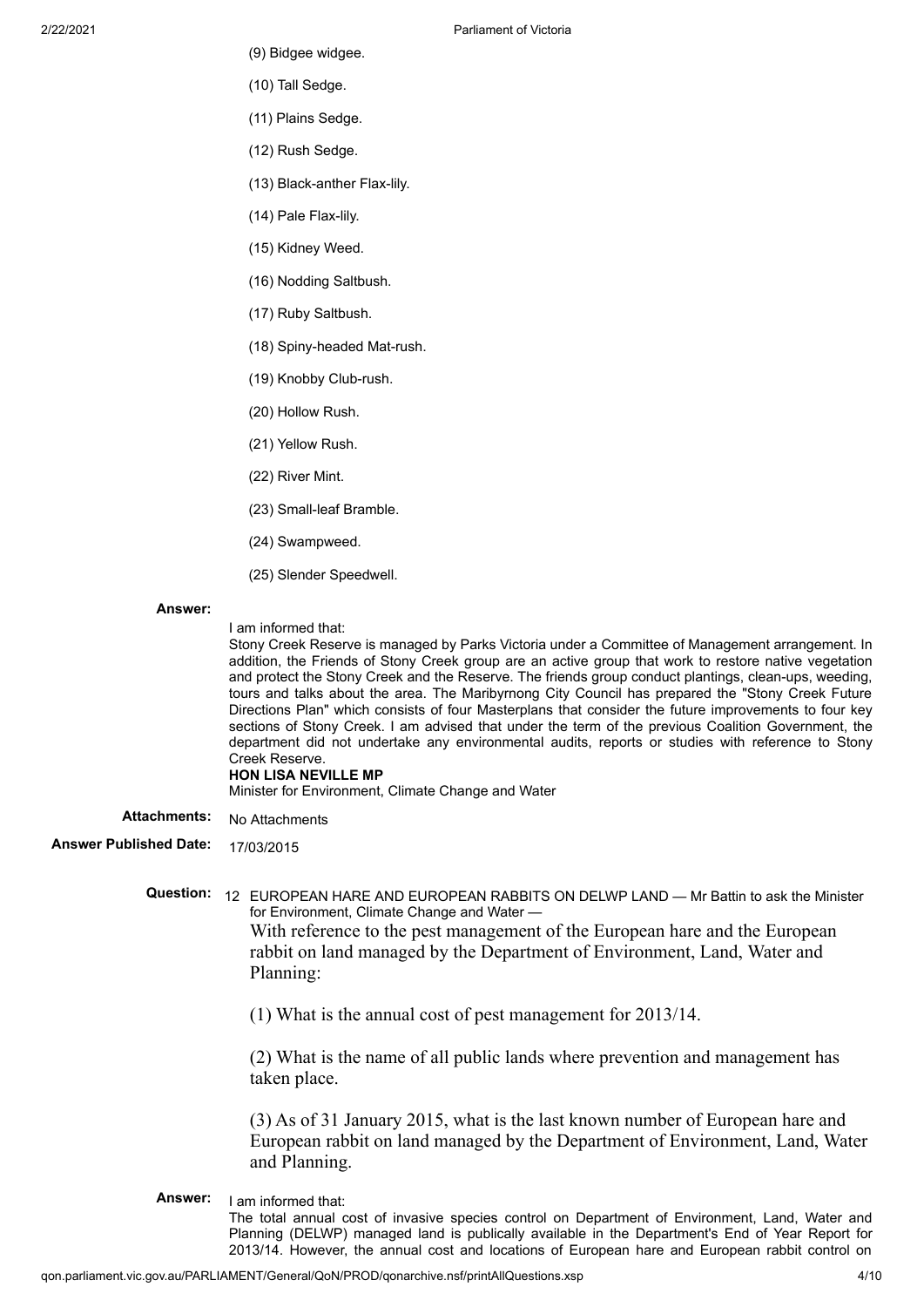2/22/2021 Parliament of Victoria

|                               | DELWP managed land for 2013/14 was not published by the previous government. Current and<br>historical invasive species management data will be made available to the public through the DELWP<br>website and in the next State of the Environment and State of the Forests Reports.<br><b>HON LISA NEVILLE MP</b><br>Minister for Environment, Climate Change and Water                                                                                                                                                                                                                                                                                                                |
|-------------------------------|-----------------------------------------------------------------------------------------------------------------------------------------------------------------------------------------------------------------------------------------------------------------------------------------------------------------------------------------------------------------------------------------------------------------------------------------------------------------------------------------------------------------------------------------------------------------------------------------------------------------------------------------------------------------------------------------|
| <b>Attachments:</b>           | No Attachments                                                                                                                                                                                                                                                                                                                                                                                                                                                                                                                                                                                                                                                                          |
| <b>Answer Published Date:</b> | 17/03/2015                                                                                                                                                                                                                                                                                                                                                                                                                                                                                                                                                                                                                                                                              |
| <b>Question:</b>              | 13 WILD GOATS ON DELWP LAND - Mr Battin to ask the Minister for Environment, Climate Change<br>and Water -<br>With reference to the pest management of feral or wild goats on land managed by the Department of<br>Environment, Land, Water and Planning:                                                                                                                                                                                                                                                                                                                                                                                                                               |
|                               | (1) What is the annual cost of pest management for 2013/14.                                                                                                                                                                                                                                                                                                                                                                                                                                                                                                                                                                                                                             |
|                               | (2) What is the name of all public lands where prevention and management has taken place.                                                                                                                                                                                                                                                                                                                                                                                                                                                                                                                                                                                               |
|                               | (3) As of 31 January 2015, what is the last known number of feral or wild goats on land managed by<br>the Department of Environment, Land, Water and Planning.                                                                                                                                                                                                                                                                                                                                                                                                                                                                                                                          |
| Answer:                       | I am informed that:<br>The total annual cost of invasive species control on Department of Environment, Land, Water and<br>Planning (DELWP) managed land is publically available in the Department's End of Year Report for<br>2013/14. However, the annual cost and locations of feral or wild goat control on DELWP managed land<br>for 2013/14 was not published by the previous government. Current and historical invasive species<br>management data will be made available to the public through the DELWP website and the next State of<br>the Environment and State of the Forests Reports.<br><b>HON LISA NEVILLE MP</b><br>Minister for Environment, Climate Change and Water |
| <b>Attachments:</b>           | No Attachments                                                                                                                                                                                                                                                                                                                                                                                                                                                                                                                                                                                                                                                                          |
| <b>Answer Published Date:</b> | 17/03/2015                                                                                                                                                                                                                                                                                                                                                                                                                                                                                                                                                                                                                                                                              |
|                               | Question: 14 WILD PIGS ON DELWP LAND - Mr Battin to ask the Minister for Environment, Climate Change<br>and Water —<br>With reference to the pest management of feral or wild pigs on land managed by the Department of<br>Environment, Land, Water and Planning:                                                                                                                                                                                                                                                                                                                                                                                                                       |
|                               | (1) What is the annual cost of pest management for 2013/14.                                                                                                                                                                                                                                                                                                                                                                                                                                                                                                                                                                                                                             |
|                               | (2) What is the name of all public lands where prevention and management has taken place.                                                                                                                                                                                                                                                                                                                                                                                                                                                                                                                                                                                               |
|                               | (3) As of 31 January 2015, what is the last known number of feral or wild pigs on land managed by<br>the Department of Environment, Land, Water and Planning.                                                                                                                                                                                                                                                                                                                                                                                                                                                                                                                           |
| Answer:                       | I am informed that:<br>The total annual cost of invasive species control on Department of Environment, Land, Water and<br>Planning (DELWP) managed land is publically available in the Department's End of Year Report for<br>2013/14. However, the annual cost and locations of feral or wild pig control on DELWP managed land<br>for 2013/14 was not published by the previous government. Current and historical invasive species<br>management data will be made available to the public through the DELWP website and in the next State<br>of the Environment and State of the Forests Reports.<br><b>HON LISA NEVILLE MP</b>                                                     |
| <b>Attachments:</b>           | No Attachments                                                                                                                                                                                                                                                                                                                                                                                                                                                                                                                                                                                                                                                                          |
| <b>Answer Published Date:</b> | 17/03/2015                                                                                                                                                                                                                                                                                                                                                                                                                                                                                                                                                                                                                                                                              |
| <b>Question:</b>              | 15 RED FOXES ON DELWP LAND — Mr Battin to ask the Minister for Environment, Climate Change<br>and Water -<br>With reference to the pest management of foxes, including red foxes, on land managed by the<br>Department of Environment, Land, Water and Planning:                                                                                                                                                                                                                                                                                                                                                                                                                        |
|                               | (1) What is the annual cost of pest management for 2013/14.                                                                                                                                                                                                                                                                                                                                                                                                                                                                                                                                                                                                                             |
|                               | (2) What is the name of all public lands where prevention and management has taken place.                                                                                                                                                                                                                                                                                                                                                                                                                                                                                                                                                                                               |
|                               | (3) As of 31 January 2015, what is the last known number of foxes, including red foxes on land                                                                                                                                                                                                                                                                                                                                                                                                                                                                                                                                                                                          |

managed by the Department of Environment, Land, Water and Planning.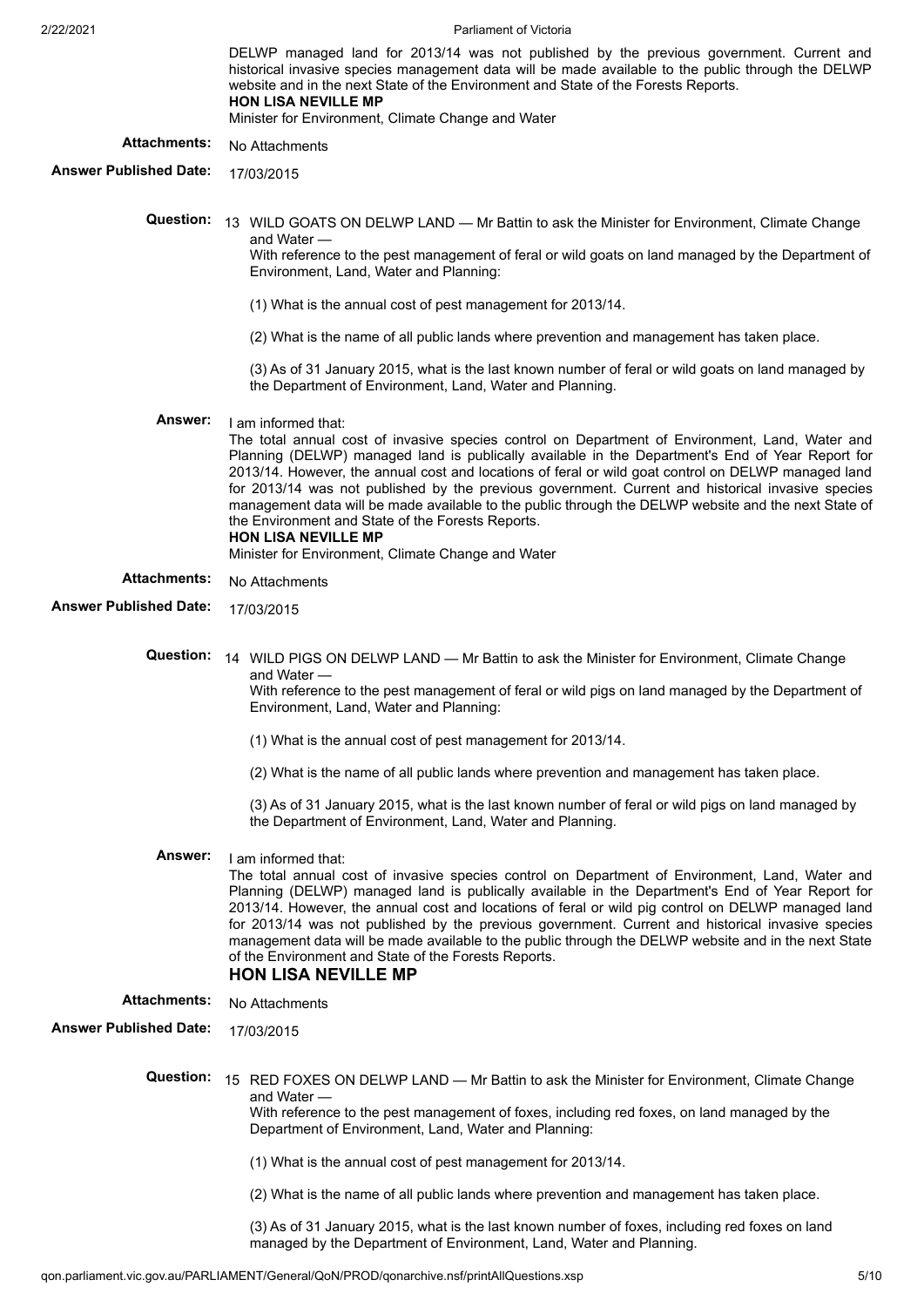| Answer:                       | I am informed that:<br>The total annual cost of invasive species control on Department of Environment, Land, Water and<br>Planning (DELWP) managed land is publically available in the Department's End of Year Report for<br>2013/14. However, the annual cost and locations of fox control on DELWP managed land for 2013/14<br>was not published by the previous government. Current and historical invasive species management<br>data will be made available to the public through the DELWP website and in the next State of the<br>Environment and State of the Forests Reports.<br><b>HON LISA NEVILLE MP</b><br>Minister for Environment, Climate Change and Water                      |
|-------------------------------|--------------------------------------------------------------------------------------------------------------------------------------------------------------------------------------------------------------------------------------------------------------------------------------------------------------------------------------------------------------------------------------------------------------------------------------------------------------------------------------------------------------------------------------------------------------------------------------------------------------------------------------------------------------------------------------------------|
| <b>Attachments:</b>           | No Attachments                                                                                                                                                                                                                                                                                                                                                                                                                                                                                                                                                                                                                                                                                   |
| <b>Answer Published Date:</b> | 17/03/2015                                                                                                                                                                                                                                                                                                                                                                                                                                                                                                                                                                                                                                                                                       |
| Question:                     | 16 WILD DOGS ON DELWP LAND - Mr Battin to ask the Minister for Environment, Climate Change<br>and Water —<br>With reference to the pest management of wild dogs on land managed by the Department of<br>Environment, Land, Water and Planning:                                                                                                                                                                                                                                                                                                                                                                                                                                                   |
|                               | (1) What is the annual cost of pest management for 2013/14.                                                                                                                                                                                                                                                                                                                                                                                                                                                                                                                                                                                                                                      |
|                               | (2) What is the name of all public lands where prevention and management has taken place.                                                                                                                                                                                                                                                                                                                                                                                                                                                                                                                                                                                                        |
|                               | (3) As of 31 January 2015, what is the last known number of wild dogs on land managed by the<br>Department of Environment, Land, Water and Planning.                                                                                                                                                                                                                                                                                                                                                                                                                                                                                                                                             |
| <b>Answer:</b>                | I am informed that:<br>The budget for wild dog control for 2013/14 is available in the former Department of Environment and<br>Primary Industries annual report. Locations of wild dog control on Department of Environment, Land,<br>Water and Planning (DELWP) managed land for 2013/14 is readily available on the DELWP website.<br><b>HON LISA NEVILLE MP</b><br>Minister for Environment, Climate Change and Water                                                                                                                                                                                                                                                                         |
| <b>Attachments:</b>           | No Attachments                                                                                                                                                                                                                                                                                                                                                                                                                                                                                                                                                                                                                                                                                   |
| <b>Answer Published Date:</b> | 17/03/2015                                                                                                                                                                                                                                                                                                                                                                                                                                                                                                                                                                                                                                                                                       |
| <b>Question:</b>              | 17 WILD HORSES ON DELWP LAND - Mr Battin to ask the Minister for Environment, Climate Change<br>and Water —<br>With reference to the pest management of wild or feral horses and brumbies on land managed by<br>the Department of Environment, Land, Water and Planning:                                                                                                                                                                                                                                                                                                                                                                                                                         |
|                               | (1) What is the annual cost of pest management for 2013/14.                                                                                                                                                                                                                                                                                                                                                                                                                                                                                                                                                                                                                                      |
|                               | (2) What is the name of all public lands where prevention and management has taken place.                                                                                                                                                                                                                                                                                                                                                                                                                                                                                                                                                                                                        |
|                               | (3) As of 31 January 2015, what is the last known number of wild or feral horses and brumbies on<br>land managed by the Department of Environment, Land, Water and Planning.                                                                                                                                                                                                                                                                                                                                                                                                                                                                                                                     |
| <b>Answer:</b>                | I am informed that:<br>The total annual cost of invasive species control on Department of Environment, Land, Water and<br>Planning (DELWP) managed land is publically available in the Department's End of Year Report for<br>2013/14. However, the annual cost and locations of wild horses and brumbies control on DELWP<br>managed land for 2013/14 was not published by the previous government. Current and historical<br>invasive species management data will be made available to the public through the DELWP website and<br>in the next State of the Environment and State of the Forests Reports.<br><b>HON LISA NEVILLE MP</b><br>Minister for Environment, Climate Change and Water |
| <b>Attachments:</b>           | No Attachments                                                                                                                                                                                                                                                                                                                                                                                                                                                                                                                                                                                                                                                                                   |
| <b>Answer Published Date:</b> | 17/03/2015                                                                                                                                                                                                                                                                                                                                                                                                                                                                                                                                                                                                                                                                                       |
| <b>Question:</b>              | 18 WILD DEER ON DELWP LAND — Mr Battin to ask the Minister for Environment, Climate Change<br>and Water —<br>With reference to the pest management of all species of deer on land managed by the Department<br>of Environment, Land, Water and Planning:                                                                                                                                                                                                                                                                                                                                                                                                                                         |
|                               | (1) What is the annual cost of pest management for 2013/14.                                                                                                                                                                                                                                                                                                                                                                                                                                                                                                                                                                                                                                      |
|                               | (2) What is the name of all public lands where prevention and management has taken place.                                                                                                                                                                                                                                                                                                                                                                                                                                                                                                                                                                                                        |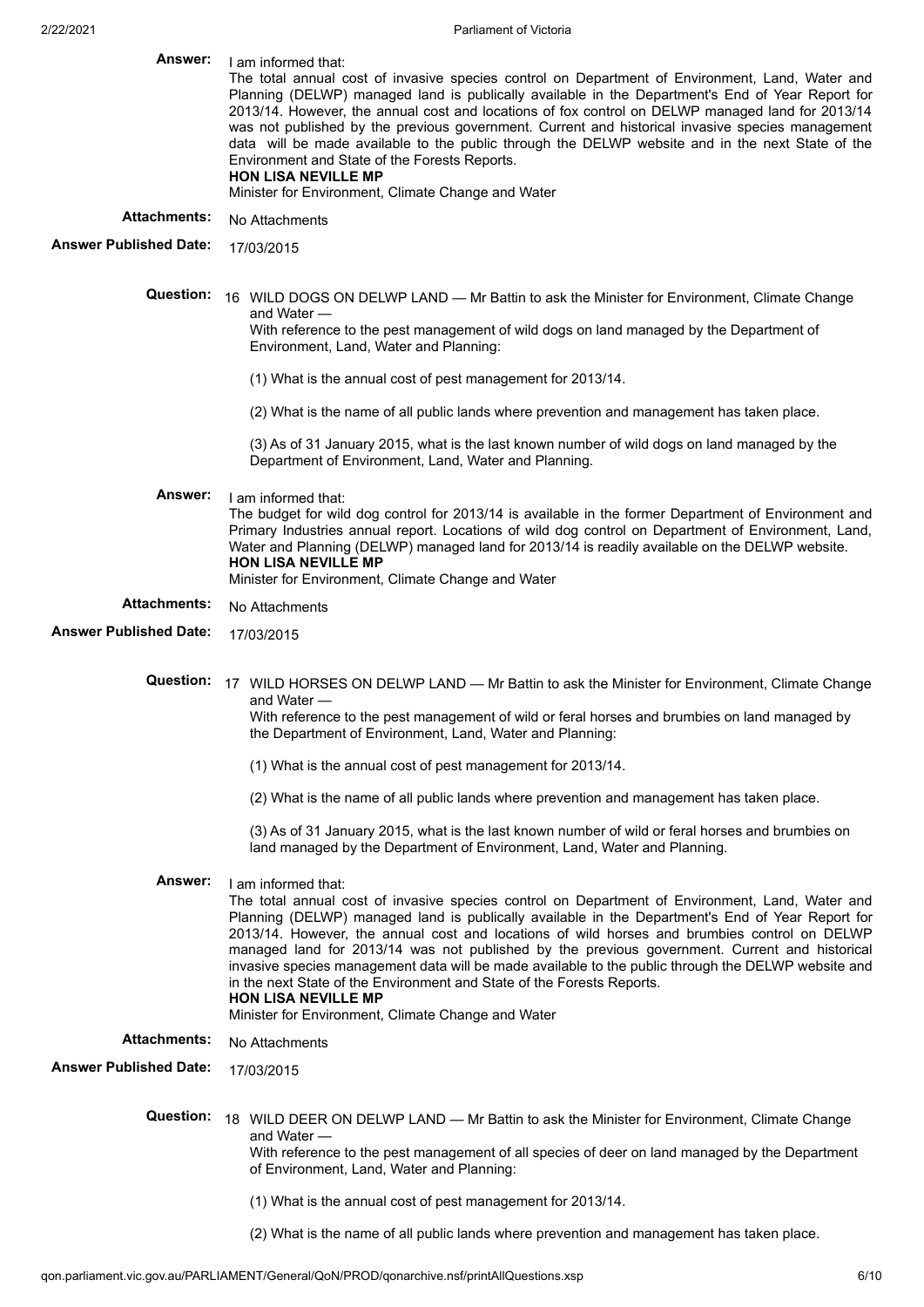(3) As of 31 January 2015, what is the last known number of all species of deer on land managed by the Department of Environment, Land, Water and Planning.

**Answer:** I am informed that:

The total annual cost of invasive species control on Department of Environment, Land, Water and Planning (DELWP) managed land is publically available in the Department's End of Year Report for 2013/14. However, the annual cost and locations of deer control on DELWP managed land for 2013/14 was not published by the previous government. Current and historical invasive species management data will be made available to the public through the DELWP website and in the next State of the Environment and State of the Forests Reports.

# **HON LISA NEVILLE MP**

Minister for Environment, Climate Change and Water

**Attachments:** No Attachments

**Answer Published Date:** 17/03/2015

- **Question:** 19 EUROPEAN HARE AND EUROPEAN RABBITS ON PARKS VICTORIA LAND Mr Battin to ask the Minister for Environment, Climate Change and Water — With reference to the pest management of the European hare and the European rabbit on land managed by Parks Victoria:
	- (1) What is the annual cost of pest management for 2013/14.
	- (2) What is the name of all public lands where prevention and management has taken place.

(3) As of 31 January 2015, what is the last known number of European hare and European rabbit on land managed by Parks Victoria.

**Answer:** I am informed that:

The total annual cost of invasive species control on Parks Victoria (PV) managed land is publically available in the Parks Victoria End of Year Review for 2013/14. However, the annual cost and locations of European hare and European rabbit control on PV managed land for 2013/14 was not published by the previous government. Current and historical invasive species management data will be made available to the public through the Department of Environment, Land, Water and Planning website and in the next State of the Environment and the State of the Forests Reports. **HON LISA NEVILLE MP**

Minister for Environment, Climate Change and Water

- Attachments: No Attachments
- **Answer Published Date:** 17/03/2015

**Question:** 20 WILD GOATS ON PARKS VICTORIA LAND — Mr Battin to ask the Minister for Environment, Climate Change and Water —

With reference to the pest management of feral or wild goats on land managed by Parks Victoria:

- (1) What is the annual cost of pest management for 2013/14.
- (2) What is the name of all public lands where prevention and management has taken place.

(3) As of 31 January 2015, what is the last known number of feral or wild goats on land managed by Parks Victoria.

**Answer:** I am informed that:

The total annual cost of invasive species control on Parks Victoria (PV) managed land is publically available in the Parks Victoria End of Year Review for 2013/14. However, the annual cost and locations of feral or wild goat control on PV managed land for 2013/14 was not published by the previous government. Current and historical invasive species management data will be made available to the public through the Department of Environment, Land, Water and Planning website and in the next State of the Environment and State of the Forests Reports.

### **HON LISA NEVILLE MP**

Minister for Environment, Climate Change and Water

**Attachments:** No Attachments

**Answer Published Date:** 17/03/2015

**Question:** 21 WILD PIGS ON PARKS VICTORIA LAND — Mr Battin to ask the Minister for Environment, Climate Change and Water — With reference to the pest management of feral or wild pigs on land managed by Parks Victoria: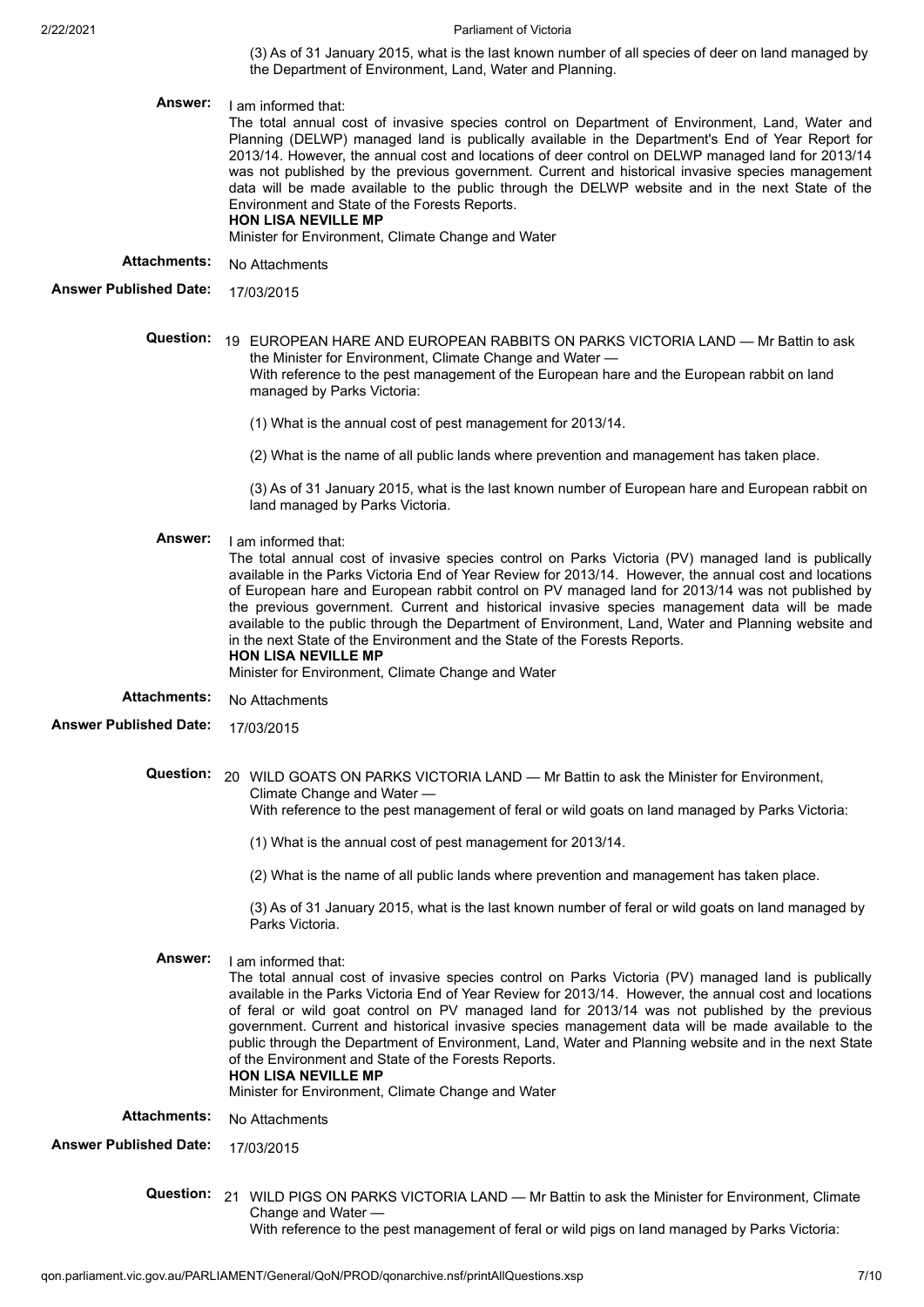- (1) What is the annual cost of pest management for 2013/14.
- (2) What is the name of all public lands where prevention and management has taken place.

(3) As of 31 January 2015, what is the last known number of feral or wild pigs on land managed by Parks Victoria.

- **Answer:** I am informed that: The total annual cost of invasive species control on Parks Victoria (PV) managed land is publically available in the Parks Victoria End of Year Review for 2013/14. However, the annual cost and locations of wild pig control on PV managed land for 2013/14 was not published by the previous government. Current and historical invasive species management data will be made available to the public through the Department of Environment, Land, Water and Planning website and in the next State of the Environment and State of the Forests Reports. **HON LISA NEVILLE MP** Minister for Environment, Climate Change and Water
- Attachments: No Attachments
- **Answer Published Date:** 17/03/2015
	- **Question:** 22 RED FOXES ON PARKS VICTORIA LAND Mr Battin to ask the Minister for Environment, Climate Change and Water — With reference to the pest management of foxes, including red foxes, on land managed by Parks Victoria:
		- (1) What is the annual cost of pest management for 2013/14.
		- (2) What is the name of all public lands where prevention and management has taken place.

(3) As of 31 January 2015, what is the last known number of foxes, including red foxes, on land managed by Parks Victoria.

**Answer:** I am informed that:

The total annual cost of invasive species control on Parks Victoria (PV) managed land is publically available in the Parks Victoria End of Year Review for 2013/14. However, the annual cost and locations of wild fox control on PV managed land for 2013/14 was not published by the previous government. Current and historical invasive species management data will be made available to the public through the Department of Environment, Land, Water and Planning website and in the next State of the Environment and State of the Forests Reports. **HON LISA NEVILLE MP**

Minister for Environment, Climate Change and Water.

- Attachments: No Attachments
- **Answer Published Date:** 17/03/2015
	- **Question:** 23 WILD DOGS ON PARKS VICTORIA LAND Mr Battin to ask the Minister for Environment, Climate Change and Water — With reference to the pest management of wild dogs on land managed by Parks Victoria:
		- (1) What is the annual cost of pest management for 2013/14.
		- (2) What is the name of all public lands where prevention and management has taken place.

(3) As of 31 January 2015, what is the last known number of wild dogs on land managed by Parks Victoria.

**Answer:** I am informed that:

The locations of wild dog control on Park Victoria managed land for 2013/14 is readily available on the Department of Environment, Land, Water and Planning website. The program was administered by the former Department of Environment and Primary Industries and therefore the budget for wild dog control for 2013/14 is available in the annual report for that year. **HON LISA NEVILLE MP**

Minister for Environment, Climate Change and Water

- Attachments: No Attachments
- **Answer Published Date:** 17/03/2015

**Question:** 24 WILD HORSES ON PARKS VICTORIA LAND — Mr Battin to ask the Minister for Environment,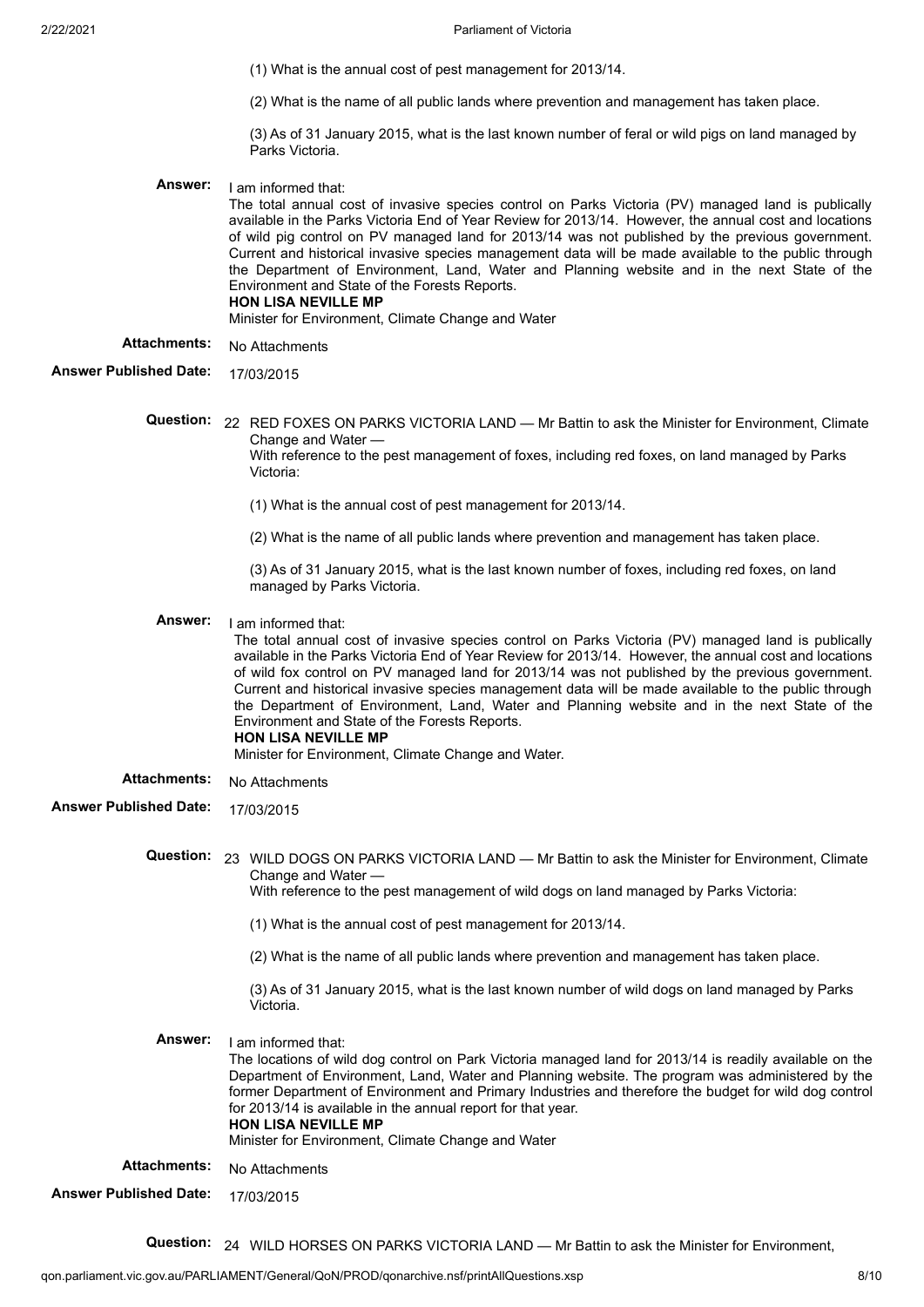Climate Change and Water —

With reference to the pest management of wild or feral horses and brumbies on land managed by Parks Victoria:

(1) What is the annual cost of pest management for 2013/14.

(2) What is the name of all public lands where prevention and management has taken place.

(3) As of 31 January 2015, what is the last known number of wild or feral horses and brumbies on land managed by Parks Victoria.

# **Answer:** I am informed that:

The total annual cost of invasive species control on Parks Victoria (PV) managed land is publically available in the Parks Victoria End of Year Review for 2013/14. However, the annual cost and locations of wild horses and brumbies control on PV managed land for 2013/14 was not published by the previous government. Current and historical invasive species management data will be made available to the public through the Department of Environment, Land, Water and Planning website and in the next State of the Environment and State of the Forests Reports. **HON LISA NEVILLE MP**

Minister for Environment, Climate Change and Water

# Attachments: No Attachments

**Answer Published Date:** 17/03/2015

**Question:** 25 WILD DEER ON PARKS VICTORIA LAND — Mr Battin to ask the Minister for Environment, Climate Change and Water —

With reference to the pest management of all species of deer on land managed by Parks Victoria:

- (1) What is the annual cost of pest management for 2013/14.
- (2) What is the name of all public lands where prevention and management has taken place.

(3) As of 31 January 2015, what is the last known number of all species of deer on land managed by Parks Victoria.

**Answer:** I am informed that:

The total annual cost of invasive species control on Parks Victoria (PV) managed land is publically available in the Parks Victoria End of Year Review for 2013/14. However, the annual cost and locations of wild deer control on PV managed land for 2013/14 was not published by the previous government. Current and historical invasive species management data will be made available to the public through the Department of Environment, Land, Water and Planning website and in the next State of the Environment and State of the Forests Reports.

- **HON LISA NEVILLE MP**
- Minister for Environment, Climate Change and Water

Attachments: No Attachments

**Answer Published Date:** 17/03/2015

**Question:** 26 CARLTON PRIMARY SCHOOL — Ms Sandell to ask the Minister for Education — What is the timeline for upgrades to Carlton Primary School and will that upgrade meet the Government's commitment of \$10 million in this term of government.

**Answer:** The Andrews Government has a strong and ambitious agenda to grow educational opportunity for all Victorians. We understand that education is the window of opportunity for people as well as a key driver of economic success and prosperity for our state. Our immediate priority is to progress the election commitments in our portfolios - in particular our promise to provide \$530 million to upgrade and build new schools, \$50 million to build new and refurbish existing kindergartens, and \$320 million to support TAFEs. We also plan to establish 10 new Tech Schools across the state for students in Years 7 to 12. The Victorian Government has committed \$10 million to Carlton Primary School to deliver new classrooms and facilities and to make the school a demonstration centre of early and primary education.

The Department will work with the school to plan and deliver the project, ensuring the best outcome for the school and local community. In the meantime, the school is encouraged to maintain its facilities as usual, using funds allocated annually through the Student Resource Package.

Attachments: No Attachments

**Answer Published Date:** 04/05/2015

**Question:** 27 NEW SCHOOL IN DOCKLANDS — Ms Sandell to ask the Minister for Education —